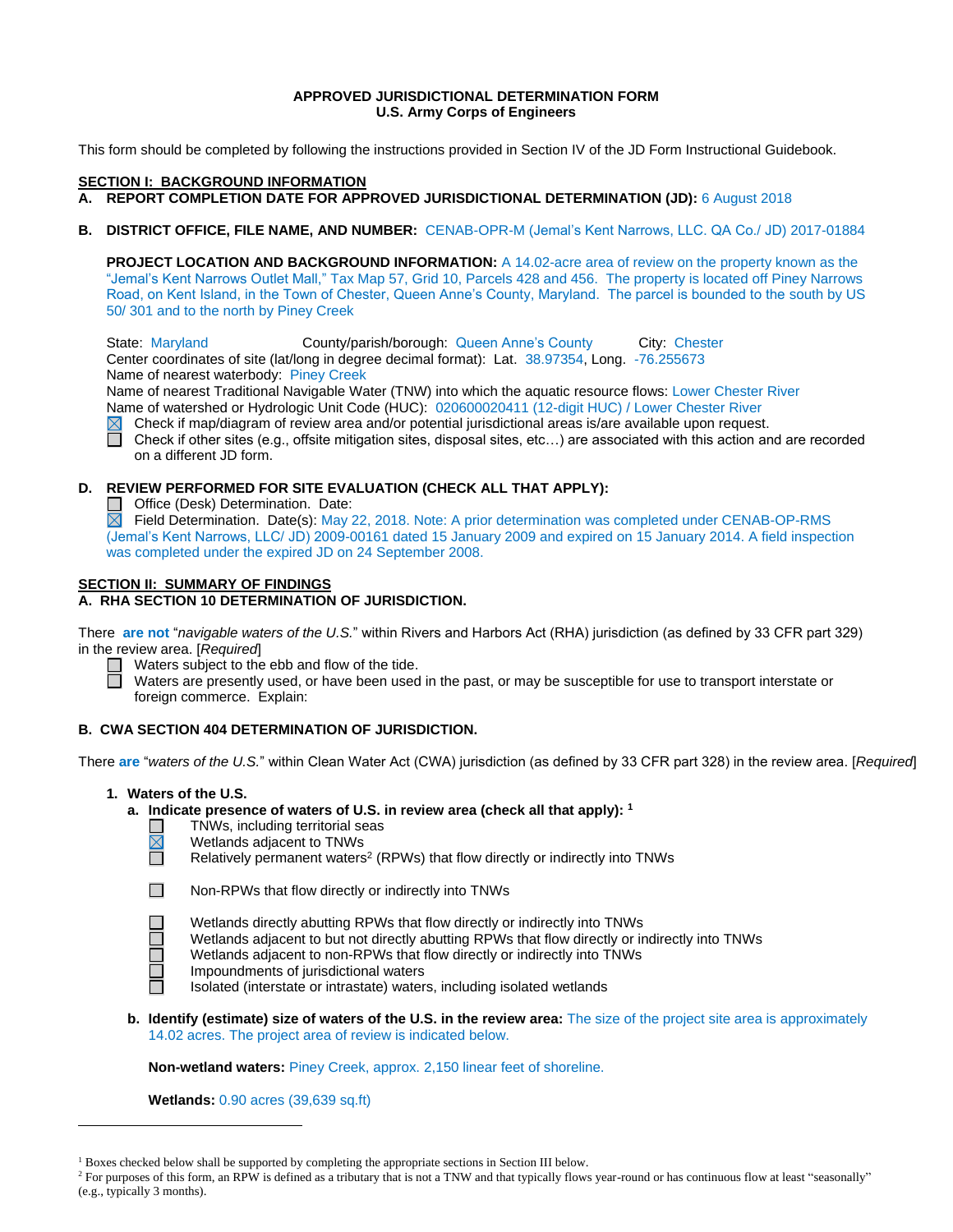**c. Limits (boundaries) of jurisdiction based on:** 1987 U.S. Army Corps of Engineers Wetlands Delineation Manual and the Atlantic & Gulf Coastal Plain Regional Supplement to '87 Manual. Elevation of established OHWM (if known): The OHWM is highly variable, and thus is unknown.

### **2. Non-regulated waters/wetlands (check if applicable): 3**

 $\boxtimes$ Potentially jurisdictional waters and/or wetlands were assessed within the review area and determined not to be jurisdictional. Explain: A total of three existing stormwater management (SWM) ponds were observed onsite during the 22 May 2018 site inspection. These areas were mapped as E2EM1P on the National Wetland Inventory (NWI) maps and consist of monocultures of common reed (*Phragmites autralis*), marsh elder (*Iva frutescens*), and ground bush (*Baccharis halimifolia*). The SWM ponds are separated by an access berm. The existing stormwater management ponds are defined by an earthen embankment that separates the tidal marsh from the retention basins that border the perimeter of the outlet mall. There are numerous rock weir outfalls where stormwater is discharged into tidal marsh along the edge of the berms. Historical aerial photography was reviewed to determine if the stormwater management facilities were constructed entirely within the uplands by excavating dry land. Aerials dating back to as early as 1972 show these 3 areas as mapped uplands by the State of Maryland and the prior Corps jurisdictional determination dated 15 January 2009 confirmed these areas were not jurisdictional. There areas were constructed in non-hydric soils and are representational of man-made settling basins and are isolated from Piney Creek with no significant nexus to the downstream TNW.

## **SECTION III: CWA ANALYSIS**

### **A. TNWs AND WETLANDS ADJACENT TO TNWs**

**The agencies will assert jurisdiction over TNWs and wetlands adjacent to TNWs. If the aquatic resource is a TNW, complete Section III.A.1 and Section III.D.1. only; if the aquatic resource is a wetland adjacent to a TNW, complete Sections III.A.1 and 2 and Section III.D.1.; otherwise, see Section III.B below**.

# **1. TNW**

Identify TNW: Piney Creek

Summarize rationale supporting determination: Piney Creek is a TNW that drains to the lower Chester River and is subject to the ebb and flood of the tide twice daily.

#### **2. Wetland adjacent to TNW**

Summarize rationale supporting conclusion that wetland is "adjacent": The onsite wetlands directly abut and are contiguous tidal wetlands (TNWs). The non-tidal wetlands and tidal wetlands are part of the same wetland system and are only distinguished by their vegetation and tidal influence.

# **B. CHARACTERISTICS OF TRIBUTARY (THAT IS NOT A TNW) AND ITS ADJACENT WETLANDS (IF ANY):**

**This section summarizes information regarding characteristics of the tributary and its adjacent wetlands, if any, and it helps determine whether or not the standards for jurisdiction established under** *Rapanos* **have been met.** 

**The agencies will assert jurisdiction over non-navigable tributaries of TNWs where the tributaries are "relatively permanent waters" (RPWs), i.e. tributaries that typically flow year-round or have continuous flow at least seasonally (e.g., typically 3 months). A wetland that directly abuts an RPW is also jurisdictional. If the aquatic resource is not a TNW, but has year-round (perennial) flow, skip to Section III.D.2. If the aquatic resource is a wetland directly abutting a tributary with perennial flow, skip to Section III.D.4.** 

**A wetland that is adjacent to but that does not directly abut an RPW requires a significant nexus evaluation. Corps districts and EPA regions will include in the record any available information that documents the existence of a significant nexus between a relatively permanent tributary that is not perennial (and its adjacent wetlands if any) and a traditional navigable water, even though a significant nexus finding is not required as a matter of law.**

**If the waterbody<sup>4</sup> is not an RPW, or a wetland directly abutting an RPW, a JD will require additional data to determine if the waterbody has a significant nexus with a TNW. If the tributary has adjacent wetlands, the significant nexus evaluation must consider the tributary in combination with all of its adjacent wetlands. This significant nexus evaluation that combines, for analytical purposes, the tributary and all of its adjacent wetlands is used whether the review area identified in the JD request is the tributary, or its adjacent wetlands, or both. If the JD covers a tributary with adjacent wetlands, complete Section III.B.1 for the tributary, Section III.B.2 for any onsite** 

 $\overline{a}$ 

<sup>3</sup> Supporting documentation is presented in Section III.F.

<sup>4</sup> Note that the Instructional Guidebook contains additional information regarding swales, ditches, washes, and erosional features generally and in the arid West.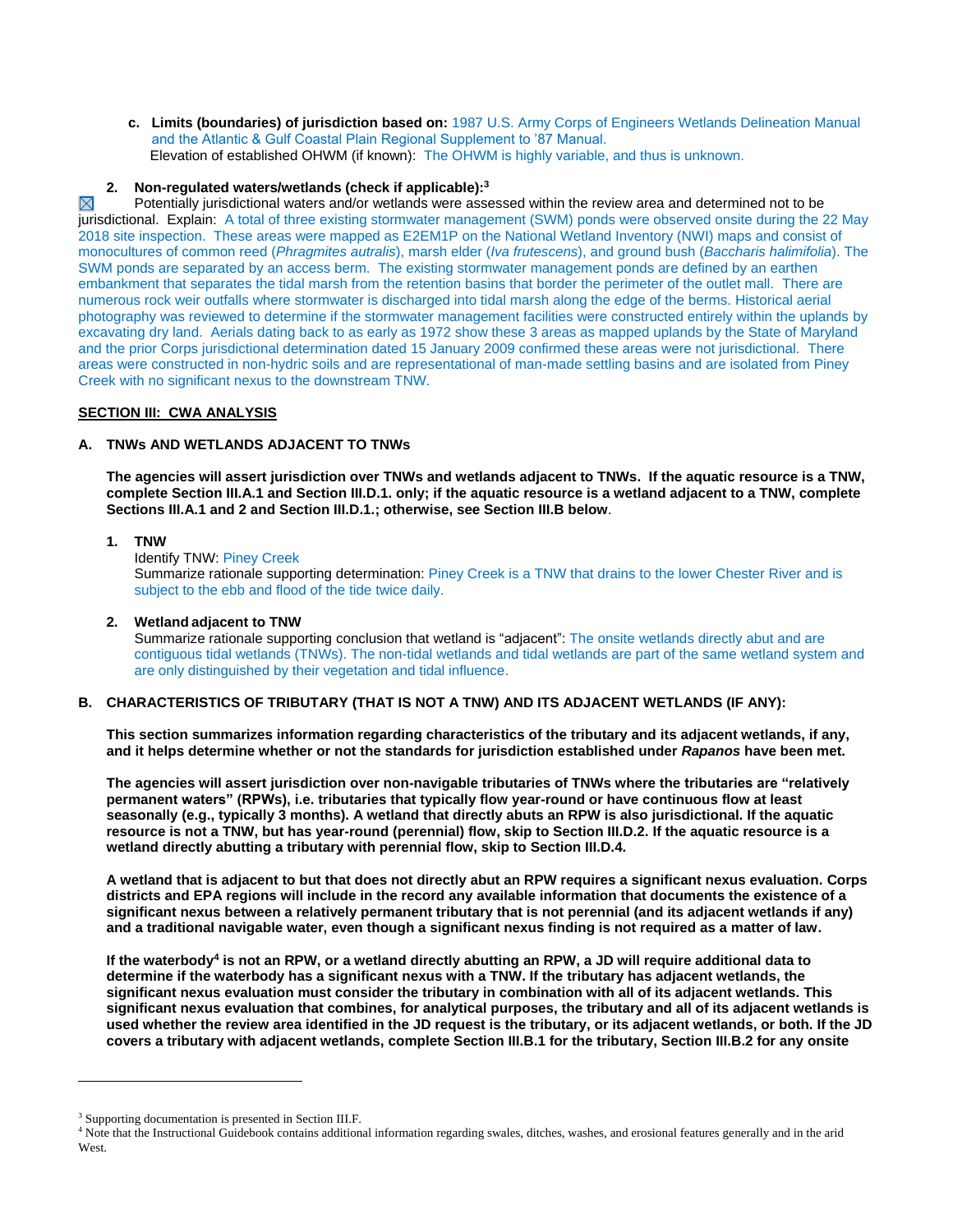**wetlands, and Section III.B.3 for all wetlands adjacent to that tributary, both onsite and offsite. The determination whether a significant nexus exists is determined in Section III.C below.**

- **1. Characteristics of non-TNWs that flow directly or indirectly into TNW**
	- **(i) General Area Conditions:**

 Watershed size: Drainage area: Average annual rainfall: Average annual snowfall:

**(ii) Physical Characteristics:**

| (a) | Relationship with TNW:                    |                                                                                                                                              |
|-----|-------------------------------------------|----------------------------------------------------------------------------------------------------------------------------------------------|
|     | $\Box$ Tributary flows directly into TNW. |                                                                                                                                              |
|     |                                           | $\Box$ Tributary flows through Pick List tributaries before entering TNW.                                                                    |
|     |                                           | Project waters are river miles from TNW.<br>Project waters are river miles from RPW.<br>Project waters are aerial (straight) miles from TNW. |

Project waters are aerial (straight) miles from RPW. Project waters cross or serve as state boundaries. Explain: Identify flow route to TNW<sup>5</sup>: Tributary stream order, if known:

(b) General Tributary Characteristics (check all that apply):

**Tributary** is:

△ Natural<br>△ Artificial (man-made). Explain: Manipulated (man-altered). Explain:

**Tributary** properties with respect to top of bank (estimate): Average width: Average depth: Average side slopes:

Primary tributary substrate composition (check all that apply):

| $\Box$ Silts      | $\Box$ Sands                     | □ Concrete |
|-------------------|----------------------------------|------------|
| $\Box$ Cobbles    | $\Box$ Gravel                    | l Muck     |
| $\Box$ Bedrock    | $\Box$ Vegetation. Type/% cover: |            |
| □ Other. Explain: |                                  |            |

Tributary condition/stability [e.g., highly eroding, sloughing banks]. Explain: Tributary geometry: Tributary gradient (approximate average slope):

(c) Flow:

 $\overline{a}$ 

Tributary provides for:

Estimate average number of flow events in review area/year:

Describe flow regime:

Other information on duration and volume:

Surface flow is: Characteristics:

Subsurface flow:

 $\Box$  Dye (or other) test performed: N/A.

Tributary has (check all that apply):

<sup>5</sup> Flow route can be described by identifying, e.g., tributary a, which flows through the review area, to flow into tributary b, which then flows into TNW.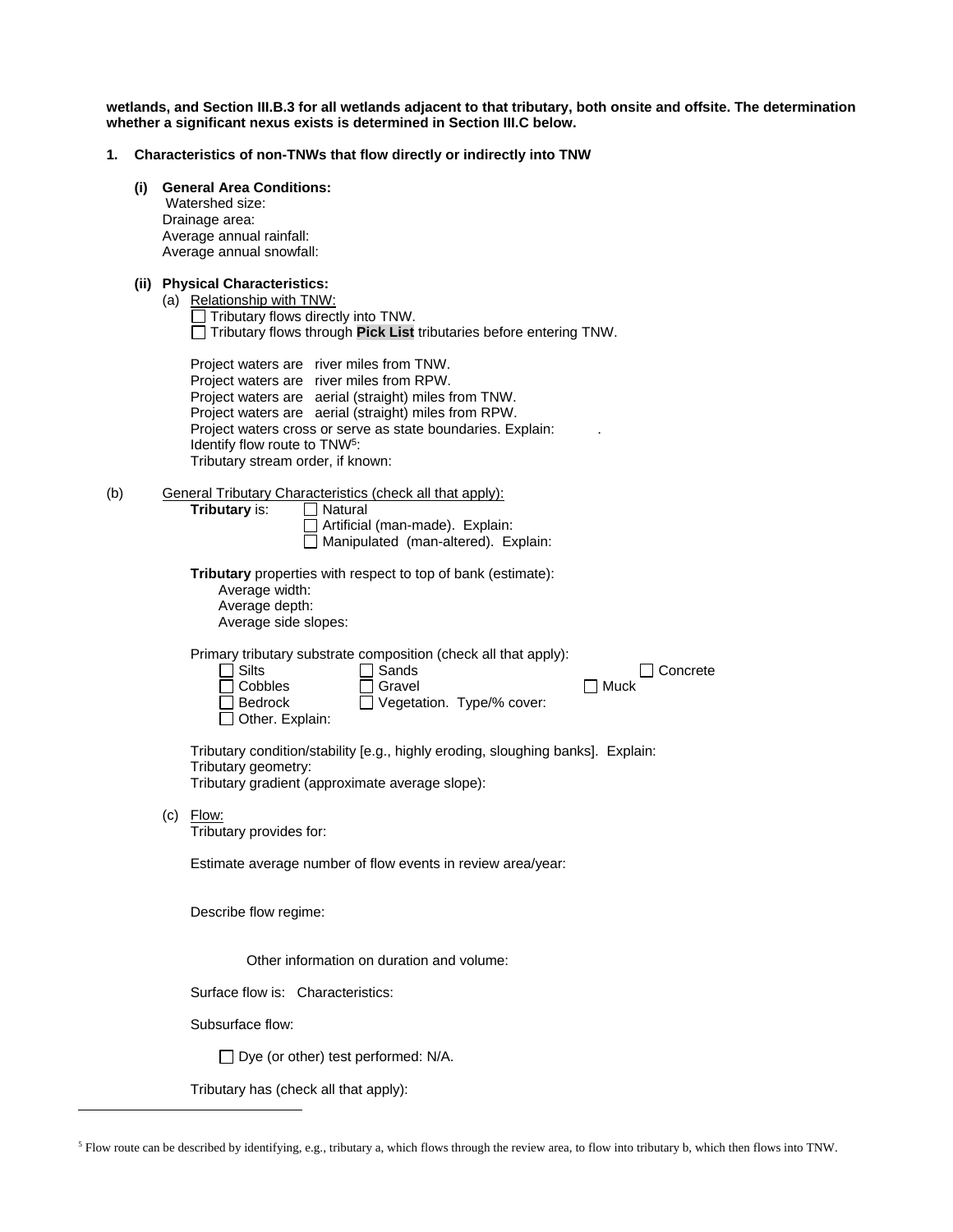| Bed and banks<br>OHWM <sup>6</sup> (check all indicators that apply):<br>clear, natural line impressed on the bank<br>the presence of litter and debris<br>changes in the character of soil<br>destruction of terrestrial vegetation<br>the presence of wrack line<br>shelving<br>sediment sorting<br>vegetation matted down, bent, or absent<br>$\mathsf{L}$<br>leaf litter disturbed or washed away<br>scour<br>sediment deposition<br>multiple observed or predicted flow events<br>water staining<br>abrupt change in plant community<br>other (list):<br>Discontinuous OHWM. <sup>7</sup> Explain: N/A.<br>If factors other than the OHWM were used to determine lateral extent of CWA jurisdiction (check all that<br>High Tide Line indicated by:<br>Mean High Water Mark indicated by:<br>oil or scum line along shore objects<br><u>Survey</u> to available datum;<br>fine shell or debris deposits (foreshore)<br>$\Box$ physical markings;<br>physical markings/characteristics<br>vegetation lines/changes in vegetation types.<br>tidal gauges<br>other (list): |
|------------------------------------------------------------------------------------------------------------------------------------------------------------------------------------------------------------------------------------------------------------------------------------------------------------------------------------------------------------------------------------------------------------------------------------------------------------------------------------------------------------------------------------------------------------------------------------------------------------------------------------------------------------------------------------------------------------------------------------------------------------------------------------------------------------------------------------------------------------------------------------------------------------------------------------------------------------------------------------------------------------------------------------------------------------------------------|
| (iii) Chemical Characteristics:<br>Characterize tributary (e.g., water color is clear, discolored, oily film; water quality; general watershed<br>characteristics, etc.). Explain:<br>Identify specific pollutants, if known:                                                                                                                                                                                                                                                                                                                                                                                                                                                                                                                                                                                                                                                                                                                                                                                                                                                |
| (iv) Biological Characteristics. Channel supports (check all that apply):<br>$\Box$ Riparian corridor. Characteristics (type, average width):<br>Wetland fringe. Characteristics:<br>Habitat for:<br>Federally Listed species. Explain findings:                                                                                                                                                                                                                                                                                                                                                                                                                                                                                                                                                                                                                                                                                                                                                                                                                             |

- Fish/spawn areas. Explain findings:
- Other environmentally-sensitive species. Explain findings:
- Aquatic/wildlife diversity. Explain findings:

#### **2. Characteristics of wetlands adjacent to non-TNW that flow directly or indirectly into TNW**

#### **(i) Physical Characteristics:**

apply):

 $\overline{a}$ 

- (a) General Wetland Characteristics:
- Properties: Wetland size: Wetland type. Wetland quality. Explain: **Refer to Section IV.B.** Project wetlands cross or serve as state boundaries. Explain: **N/A**.
- (b) General Flow Relationship with Non-TNW:

Flow is: Explain:

Surface flow is**:**  Characteristics:

Subsurface flow:Explain findings:  $\Box$  Dye (or other) test performed:

- (c) Wetland Adjacency Determination with Non-TNW:
	- $\Box$  Directly abutting
	- $\Box$  Not directly abutting
		- Discrete wetland hydrologic connection. Explain:
		- Ecological connection. Explain:

<sup>&</sup>lt;sup>6</sup>A natural or man-made discontinuity in the OHWM does not necessarily sever jurisdiction (e.g., where the stream temporarily flows underground, or where the OHWM has been removed by development or agricultural practices). Where there is a break in the OHWM that is unrelated to the waterbody's flow regime (e.g., flow over a rock outcrop or through a culvert), the agencies will look for indicators of flow above and below the break 7 Ibid.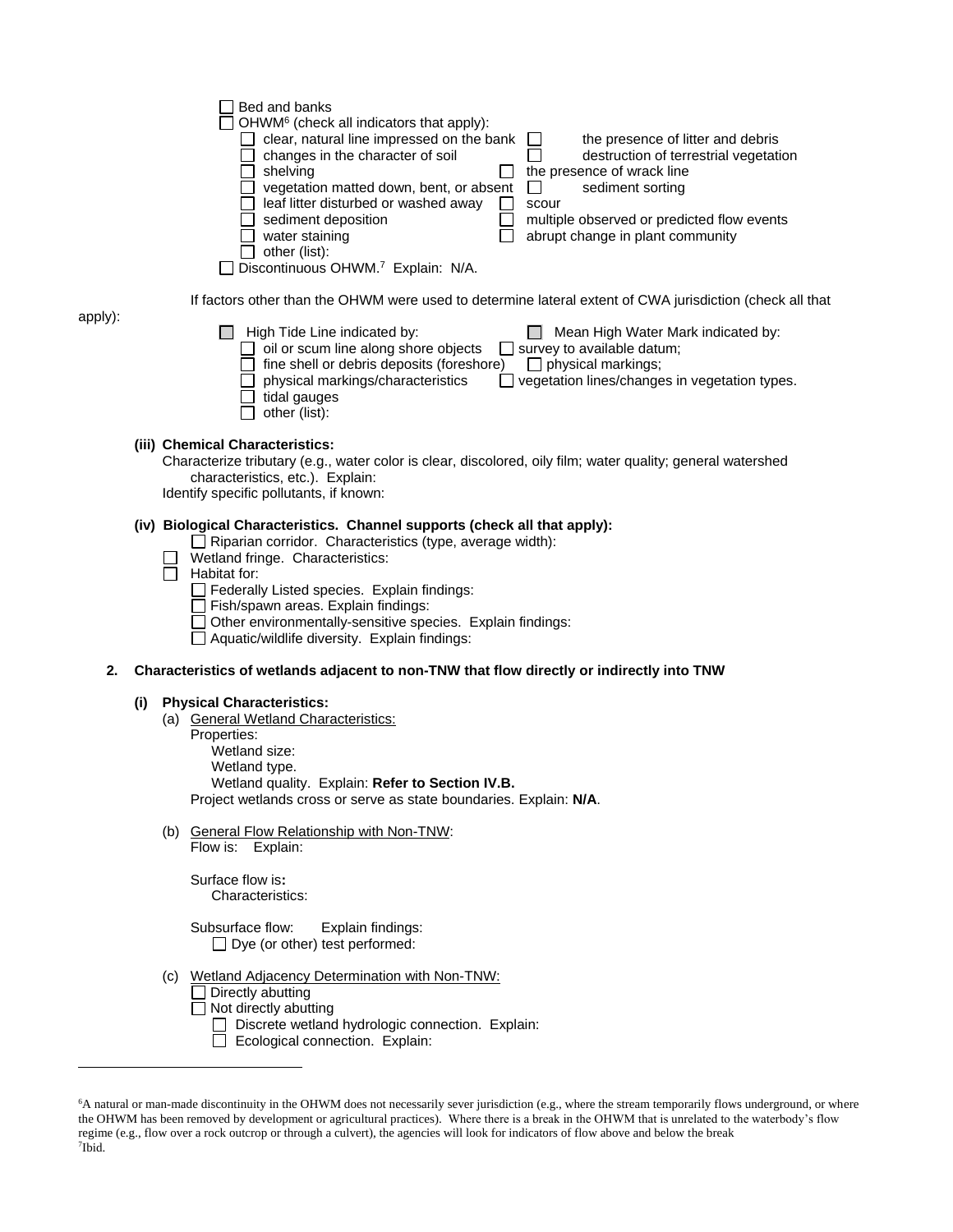$\Box$  Separated by berm/barrier. Explain:

(d) Proximity (Relationship) to TNW Project wetlands are river miles from TNW. Project waters are aerial (straight) miles from TNW. Flow is from: Estimate approximate location of wetland as within the floodplain.

### **(ii) Chemical Characteristics:**

Characterize wetland system (e.g., water color is clear, brown, oil film on surface; water quality; general watershed characteristics; etc.). Explain:

Identify specific pollutants, if known:

## **(iii) Biological Characteristics. Wetland supports (check all that apply):**

- $\Box$  Riparian buffer. Characteristics (type, average width):
- $\Box$  Vegetation type/percent cover. Explain:<br>  $\Box$  Habitat for:
	- Habitat for:
	- $\Box$  Federally Listed species. Explain findings:
	- $\Box$  Fish/spawn areas. Explain findings:
	- $\Box$  Other environmentally-sensitive species. Explain findings:
	- Aquatic/wildlife diversity. Explain findings:

### **3. Characteristics of all wetlands adjacent to the tributary (if any)**

All wetland(s) being considered in the cumulative analysis: Approximately acres in total are being considered in the cumulative analysis.

For each wetland, specify the following:

| Directly abuts? (Y/N) | Size (in acres) | Directly abuts? (Y/N) | Size (in acres) |
|-----------------------|-----------------|-----------------------|-----------------|
|                       |                 |                       |                 |

Summarize overall biological, chemical and physical functions being performed: **Refer to Section IV.B.**

### **C. SIGNIFICANT NEXUS DETERMINATION**

**A significant nexus analysis will assess the flow characteristics and functions of the tributary itself and the functions performed by any wetlands adjacent to the tributary to determine if they significantly affect the chemical, physical, and biological integrity of a TNW. For each of the following situations, a significant nexus exists if the tributary, in combination with all of its adjacent wetlands, has more than a speculative or insubstantial effect on the chemical, physical and/or biological integrity of a TNW. Considerations when evaluating significant nexus include, but are not limited to the volume, duration, and frequency of the flow of water in the tributary and its proximity to a TNW, and the functions performed by the tributary and all its adjacent wetlands. It is not appropriate to determine significant nexus based solely on any specific threshold of distance (e.g. between a tributary and its adjacent wetland or between a tributary and the TNW). Similarly, the fact an adjacent wetland lies within or outside of a floodplain is not solely determinative of significant nexus.** 

#### **Draw connections between the features documented and the effects on the TNW, as identified in the** *Rapanos* **Guidance and discussed in the Instructional Guidebook. Factors to consider include, for example:**

- Does the tributary, in combination with its adjacent wetlands (if any), have the capacity to carry pollutants or flood waters to TNWs, or to reduce the amount of pollutants or flood waters reaching a TNW?
- Does the tributary, in combination with its adjacent wetlands (if any), provide habitat and lifecycle support functions for fish and other species, such as feeding, nesting, spawning, or rearing young for species that are present in the TNW?
- Does the tributary, in combination with its adjacent wetlands (if any), have the capacity to transfer nutrients and organic carbon that support downstream foodwebs?
- Does the tributary, in combination with its adjacent wetlands (if any), have other relationships to the physical, chemical, or biological integrity of the TNW?

#### **Note: the above list of considerations is not inclusive and other functions observed or known to occur should be documented below:**

**1. Significant nexus findings for non-RPW that has no adjacent wetlands and flows directly or indirectly into TNWs.** Explain findings of presence or absence of significant nexus below, based on the tributary itself, then go to Section III.D: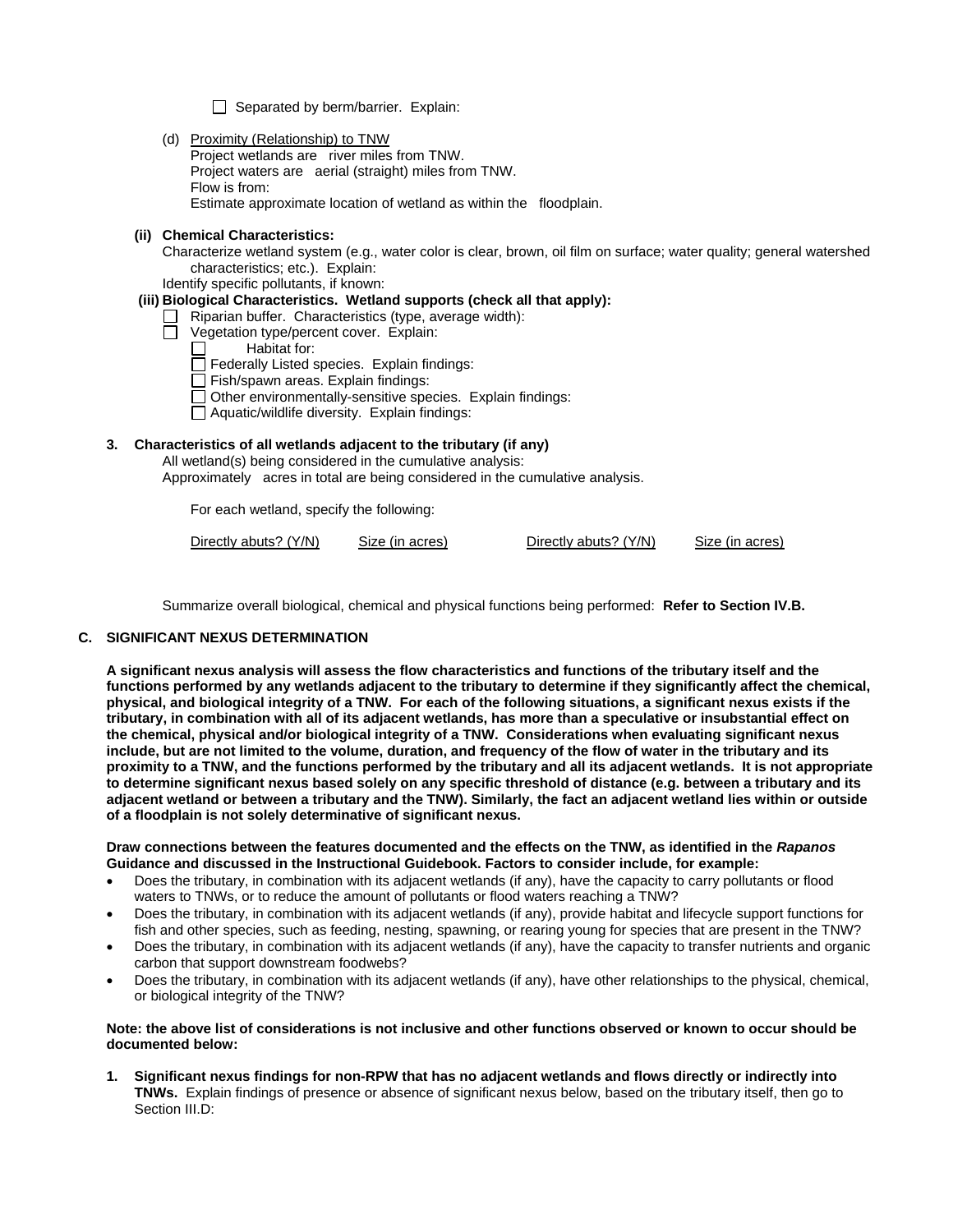- **2. Significant nexus findings for non-RPW and its adjacent wetlands, where the non-RPW flows directly or indirectly into TNWs.** Explain findings of presence or absence of significant nexus below, based on the tributary in combination with all of its adjacent wetlands, then go to Section III.D:
- **3. Significant nexus findings for wetlands adjacent to an RPW but that do not directly abut the RPW.** Explain findings of presence or absence of significant nexus below, based on the tributary in combination with all of its adjacent wetlands, then go to Section III.D:

### **D. DETERMINATIONS OF JURISDICTIONAL FINDINGS. THE SUBJECT WATERS/WETLANDS ARE (CHECK ALL THAT APPLY):**

**1. TNWs and Adjacent Wetlands.** Check all that apply and provide size estimates in review area:  $\Box$  TNWs:

 $\boxtimes$  Wetlands adjacent to TNWs: 0.90 acres (39,639 sq.ft)

## **2. RPWs that flow directly or indirectly into TNWs.**

- Tributaries of TNWs where tributaries typically flow year-round are jurisdictional. Provide data and rationale indicating that tributary is perennial:
- $\Box$  Tributaries of TNW where tributaries have continuous flow "seasonally" (e.g., typically three months each year) are jurisdictional. Data supporting this conclusion is provided at Section III.B. Provide rationale indicating that tributary flows seasonally:

Provide estimates for jurisdictional waters in the review area (check all that apply):

 $\Box$  Tributary waters:

**D** Other non-wetland waters: acres.

Identify type(s) of waters:

### **3. Non-RPWs<sup>8</sup> that flow directly or indirectly into TNWs.**

■ Waterbody that is not a TNW or an RPW, but flows directly or indirectly into a TNW, and it has a significant nexus with a TNW is jurisdictional. Data supporting this conclusion is provided at Section III.C.

Provide estimates for jurisdictional waters within the review area (check all that apply):

- □ Tributary waters:<br>□ Other non-wetlan
	- **Other non-wetland waters:**

Identify type(s) of waters:

**4. Wetlands directly abutting an RPW that flow directly or indirectly into TNWs.** 

- $\Box$  Wetlands directly abut RPW and thus are jurisdictional as adjacent wetlands.
	- Wetlands directly abutting an RPW where tributaries typically flow year-round. Provide data and rationale indicating that tributary is perennial in Section III.D.2, above.

Provide rationale indicating that wetland is directly abutting an RPW:

■ Wetlands directly abutting an RPW where tributaries typically flow "seasonally." Provide data indicating that tributary is seasonal in Section III.B and rationale in Section III.D.2, above. Provide rationale indicating that wetland is directly abutting an RPW:

Provide acreage estimates for jurisdictional wetlands in the review area:

### **5. Wetlands adjacent to but not directly abutting an RPW that flow directly or indirectly into TNWs.**

 $\Box$  Wetlands that do not directly abut an RPW, but when considered in combination with the tributary to which they are adjacent and with similarly situated adjacent wetlands, have a significant nexus with a TNW are jurisidictional. Data supporting this conclusion is provided at Section III.C.

Provide acreage estimates for jurisdictional wetlands in the review area:

## **6. Wetlands adjacent to non-RPWs that flow directly or indirectly into TNWs.**

 $\Box$  Wetlands adjacent to such waters, and have when considered in combination with the tributary to which they are adjacent and with similarly situated adjacent wetlands, have a significant nexus with a TNW are jurisdictional. Data supporting this conclusion is provided at Section III.C.

Provide estimates for jurisdictional wetlands in the review area:

 $\overline{a}$ 

<sup>8</sup>See Footnote # 3.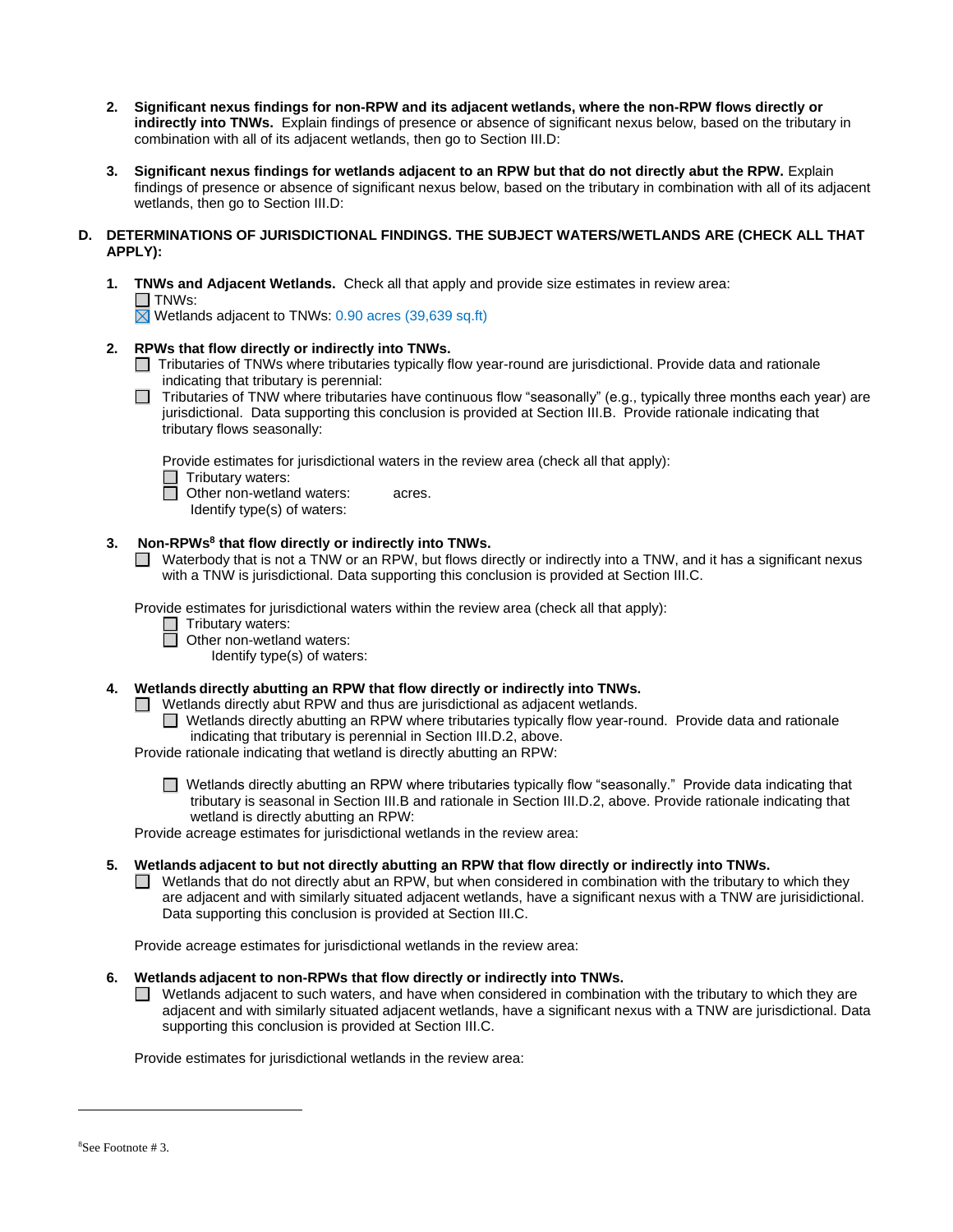|    | 7. Impoundments of jurisdictional waters. <sup>9</sup><br>As a general rule, the impoundment of a jurisdictional tributary remains jurisdictional.<br>Demonstrate that impoundment was created from "waters of the U.S.," or<br>Demonstrate that water meets the criteria for one of the categories presented above (1-6), or<br>Demonstrate that water is isolated with a nexus to commerce (see E below).<br>$\Box$                                                                                                                                                                                                                                                     |
|----|---------------------------------------------------------------------------------------------------------------------------------------------------------------------------------------------------------------------------------------------------------------------------------------------------------------------------------------------------------------------------------------------------------------------------------------------------------------------------------------------------------------------------------------------------------------------------------------------------------------------------------------------------------------------------|
| Е. | ISOLATED [INTERSTATE OR INTRA-STATE] WATERS, INCLUDING ISOLATED WETLANDS, THE USE,<br>DEGRADATION OR DESTRUCTION OF WHICH COULD AFFECT INTERSTATE COMMERCE, INCLUDING ANY SUCH<br><b>WATERS (CHECK ALL THAT APPLY):10</b><br>which are or could be used by interstate or foreign travelers for recreational or other purposes.<br>from which fish or shellfish are or could be taken and sold in interstate or foreign commerce.<br>which are or could be used for industrial purposes by industries in interstate commerce.<br>Interstate isolated waters. Explain:<br>Other factors. Explain:                                                                           |
|    | Identify water body and summarize rationale supporting determination:                                                                                                                                                                                                                                                                                                                                                                                                                                                                                                                                                                                                     |
|    | Provide estimates for jurisdictional waters in the review area (check all that apply):<br>Tributary waters:<br>Other non-wetland waters:<br>Identify type(s) of waters:<br>$\Box$ Wetlands:                                                                                                                                                                                                                                                                                                                                                                                                                                                                               |
| F. | NON-JURISDICTIONAL WATERS, INCLUDING WETLANDS (CHECK ALL THAT APPLY):<br>If potential wetlands were assessed within the review area, these areas did not meet the criteria in the 1987 Corps of<br>Engineers Wetland Delineation Manual and/or appropriate Regional Supplements.<br>Review area included isolated waters with no substantial nexus to interstate (or foreign) commerce.<br>Prior to the Jan 2001 Supreme Court decision in "SWANCC," the review area would have been regulated based<br>solely on the "Migratory Bird Rule" (MBR).<br>Waters do not meet the "Significant Nexus" standard, where such a finding is required for jurisdiction.<br>Explain: |
|    | Other: (explain, if not covered above):<br>$\perp$                                                                                                                                                                                                                                                                                                                                                                                                                                                                                                                                                                                                                        |
|    | Provide acreage estimates for non-jurisdictional waters in the review area, where the sole potential basis of jurisdiction is<br>the MBR factors (i.e., presence of migratory birds, presence of endangered species, use of water for irrigated agriculture),<br>using best professional judgment (check all that apply):<br>Non-wetland waters (i.e., rivers, streams):<br>Lakes/ponds:<br>Other non-wetland waters:<br>List type of aquatic resource:<br>Wetlands:                                                                                                                                                                                                      |
|    | Provide acreage estimates for non-jurisdictional waters in the review area that do not meet the "Significant Nexus" standard,<br>where such a finding is required for jurisdiction (check all that apply):<br>Non-wetland waters (i.e., rivers, streams):<br>Lakes/ponds:                                                                                                                                                                                                                                                                                                                                                                                                 |
|    | Other non-wetland waters:<br>acres. List type of aquatic resource:<br>Wetlands:                                                                                                                                                                                                                                                                                                                                                                                                                                                                                                                                                                                           |

## **SECTION IV: DATA SOURCES.**

 $\overline{a}$ 

**A. SUPPORTING DATA. Data reviewed for JD (check all that apply -** checked items shall be included in case file and, where checked and requested, appropriately reference sources below):

 $\boxtimes$  Maps, plans, plots or plat submitted by or on behalf of the applicant/consultant: Wetland Delineation Report prepared by McCarthy and Associates, Inc. dated 13 November 2018.<br> **X** Data sheets prepared/submitted by or on behalf of the ap

- Data sheets prepared/submitted by or on behalf of the applicant/consultant.
	- $\boxtimes$  Office concurs with data sheets/delineation report.

Office does not concur with data sheets/delineation report.

<sup>9</sup> To complete the analysis refer to the key in Section III.D.6 of the Instructional Guidebook.

**<sup>10</sup> Prior to asserting or declining CWA jurisdiction based solely on this category, Corps Districts will elevate the action to Corps and EPA HQ for review consistent with the process described in the Corps/EPA** *Memorandum Regarding CWA Act Jurisdiction Following Rapanos.*